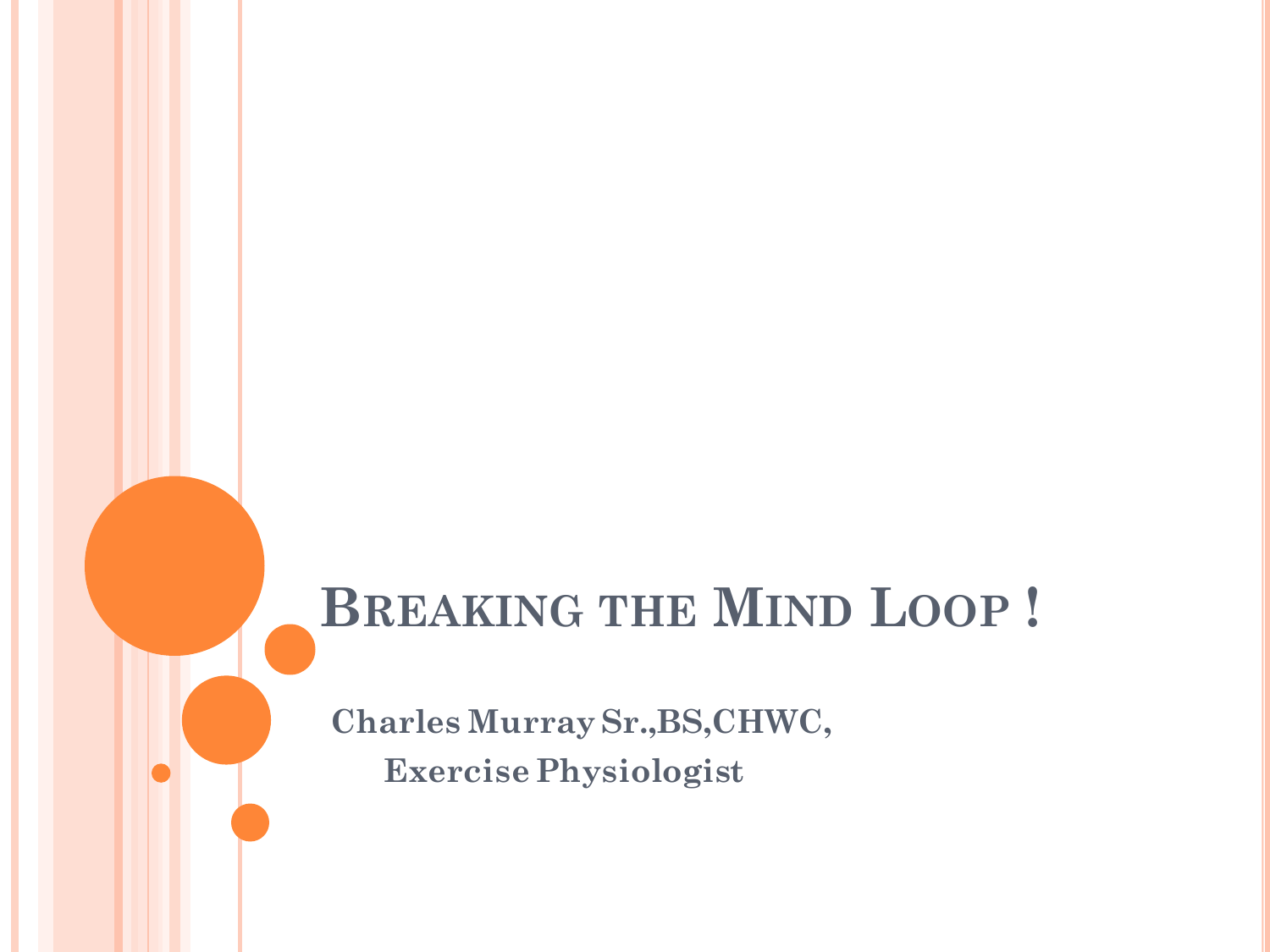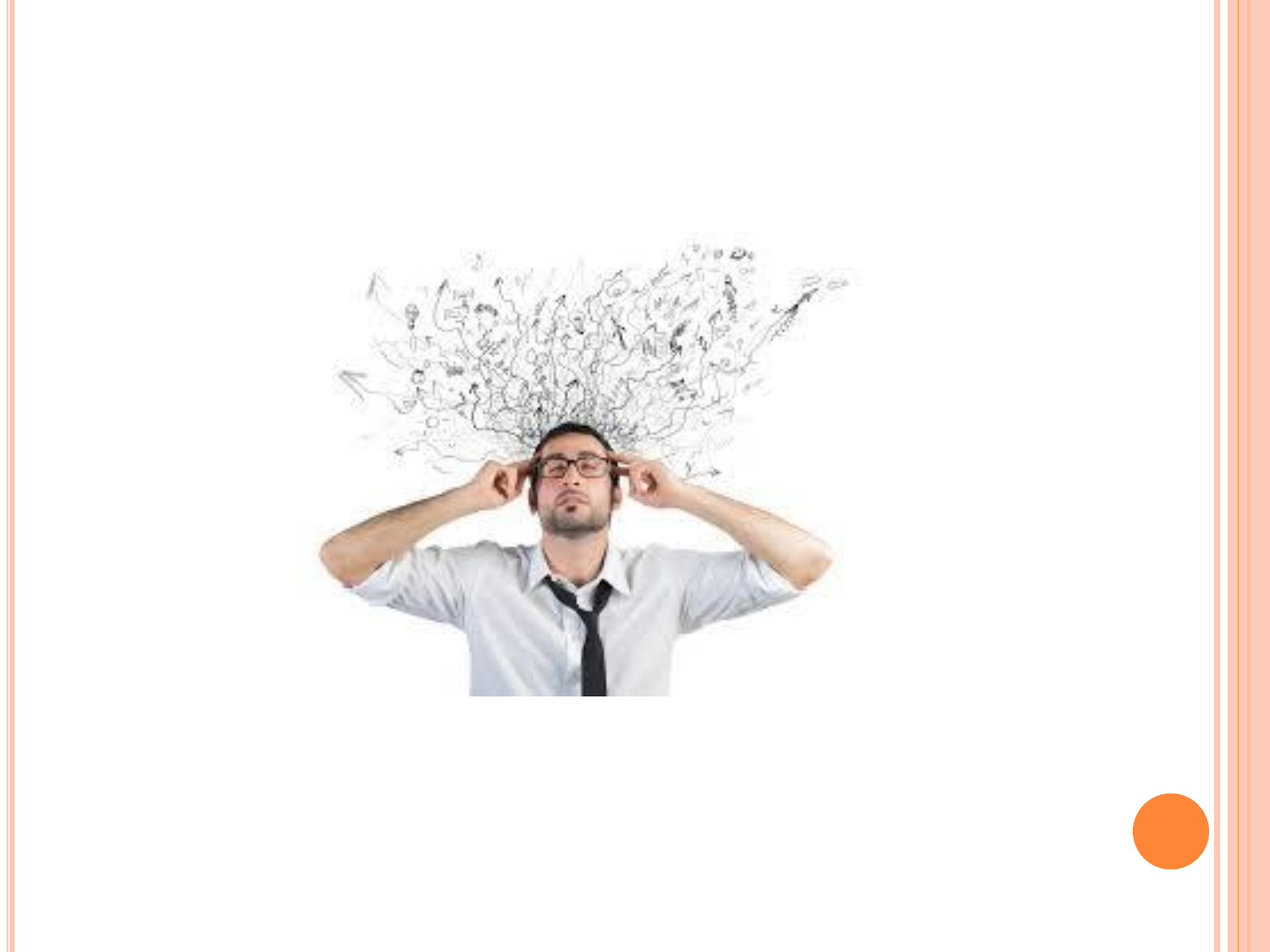A new study has suggested that an average person has 6,200 thoughts per day. Thousands of thoughts cross our mind through the day. Many people even complain that they can't sleep immediately after going to bed as their brain does not stop thinking.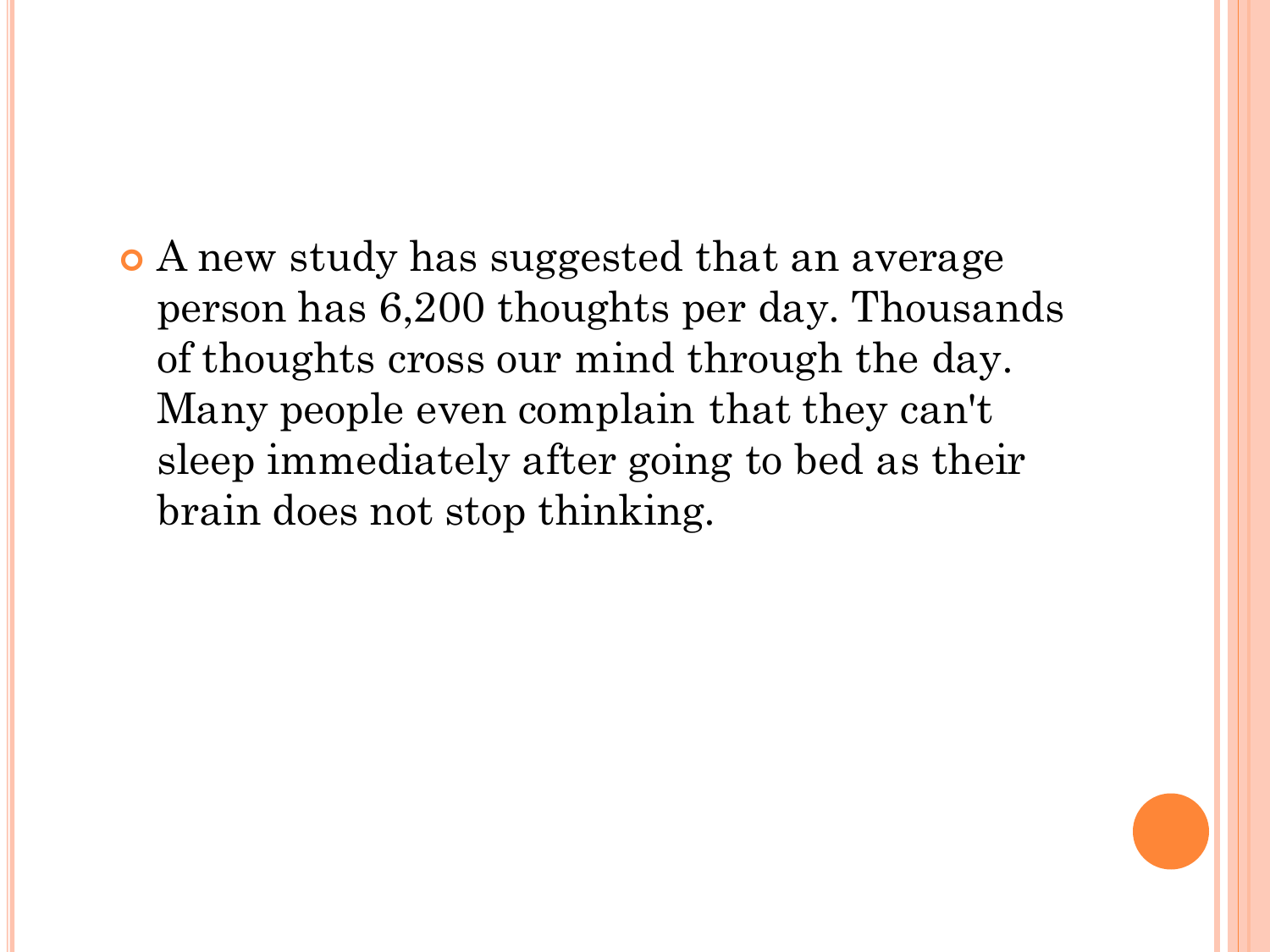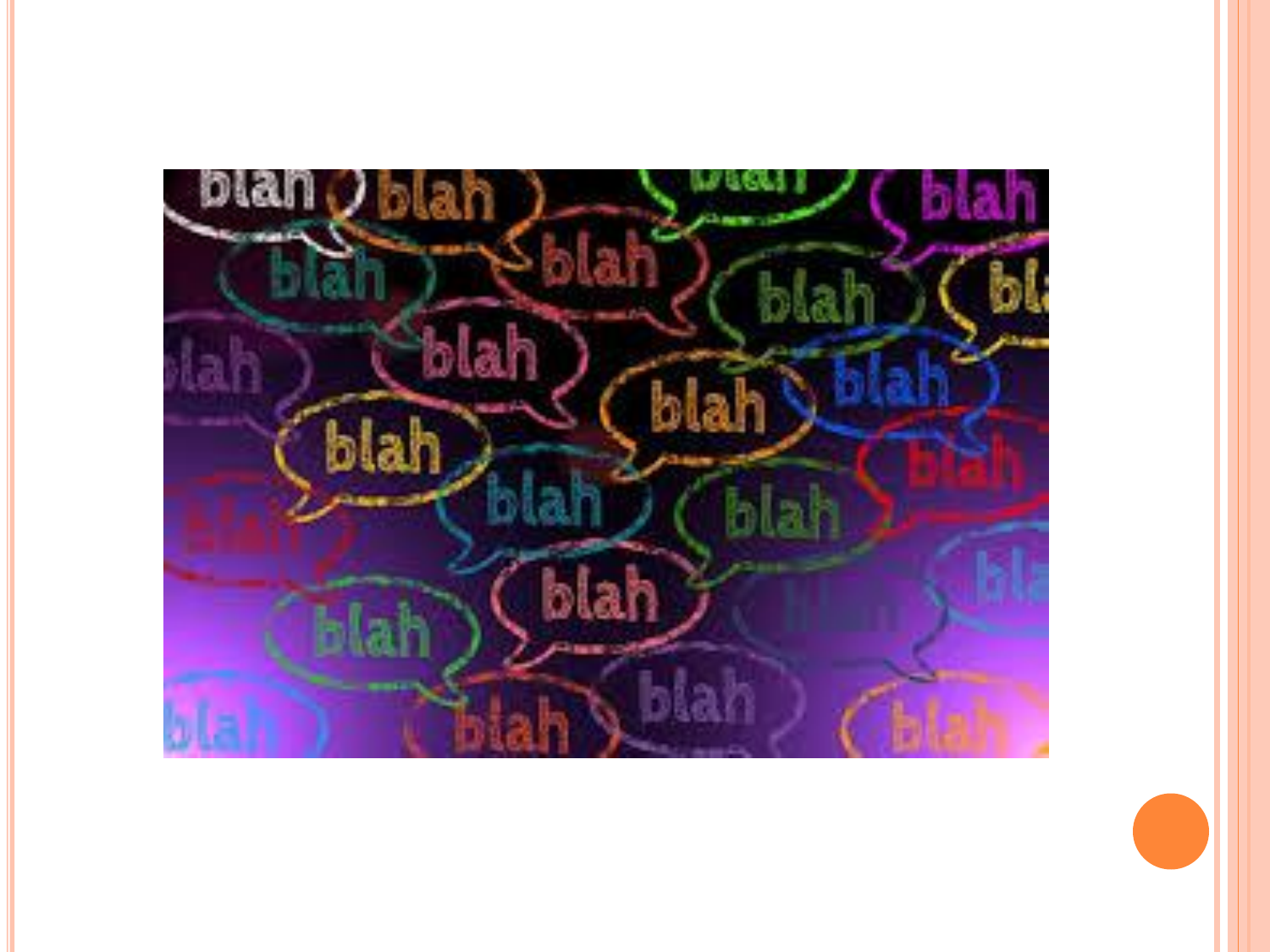## WHAT IS THE MIND LOOP?

 A(Mind) cognitive loop is a repeating pattern where thoughts and beliefs produce feelings that fuel our rightness about our stories, that then further intensify our feelings, and on and on. *"They burn energy and get in the way of progress. They're one way we as humans get stuck."*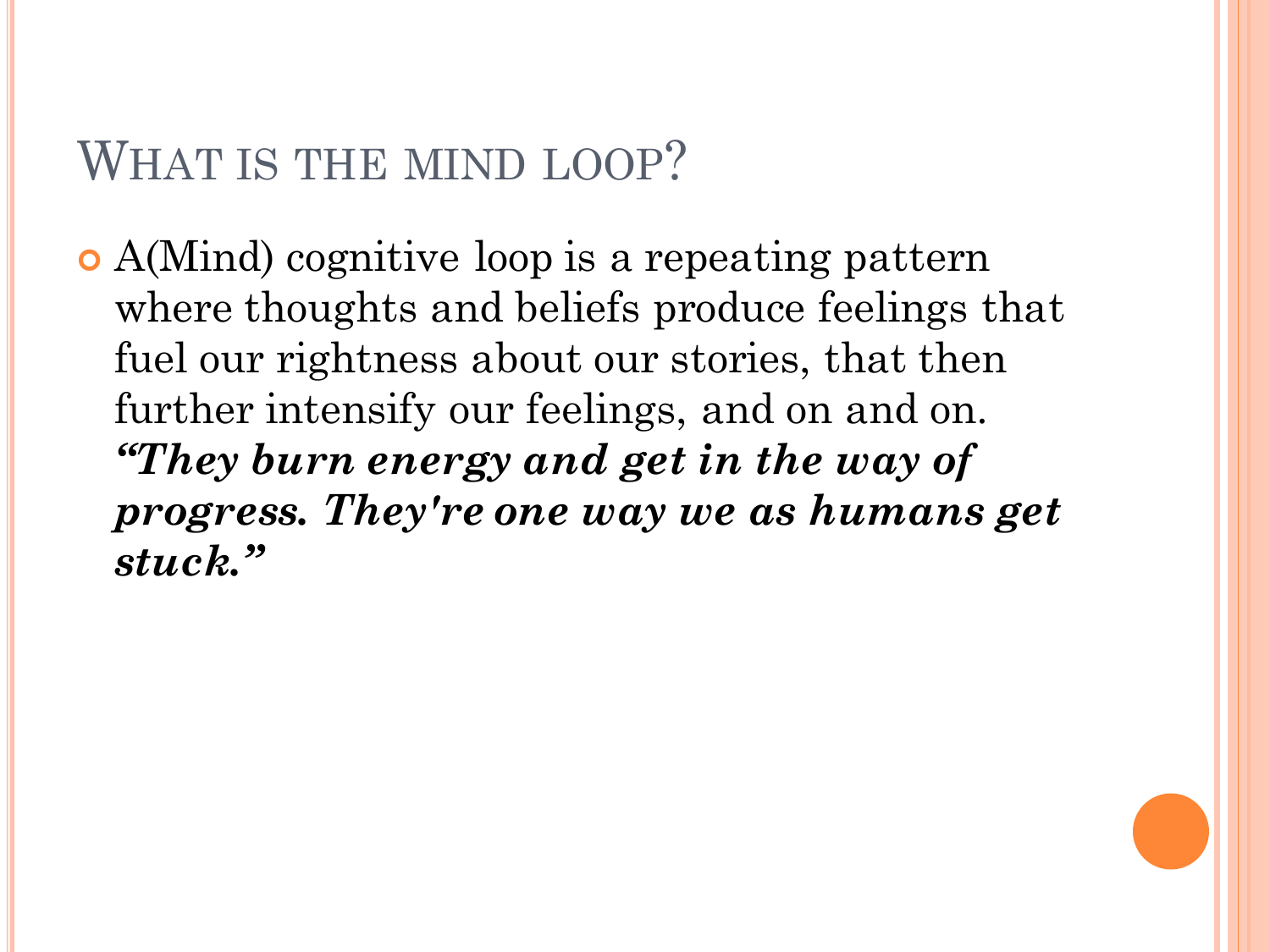- Your thoughts and beliefs become you loop.
- What you like/dislike.
- What you fear .
- Dreams and Aspirations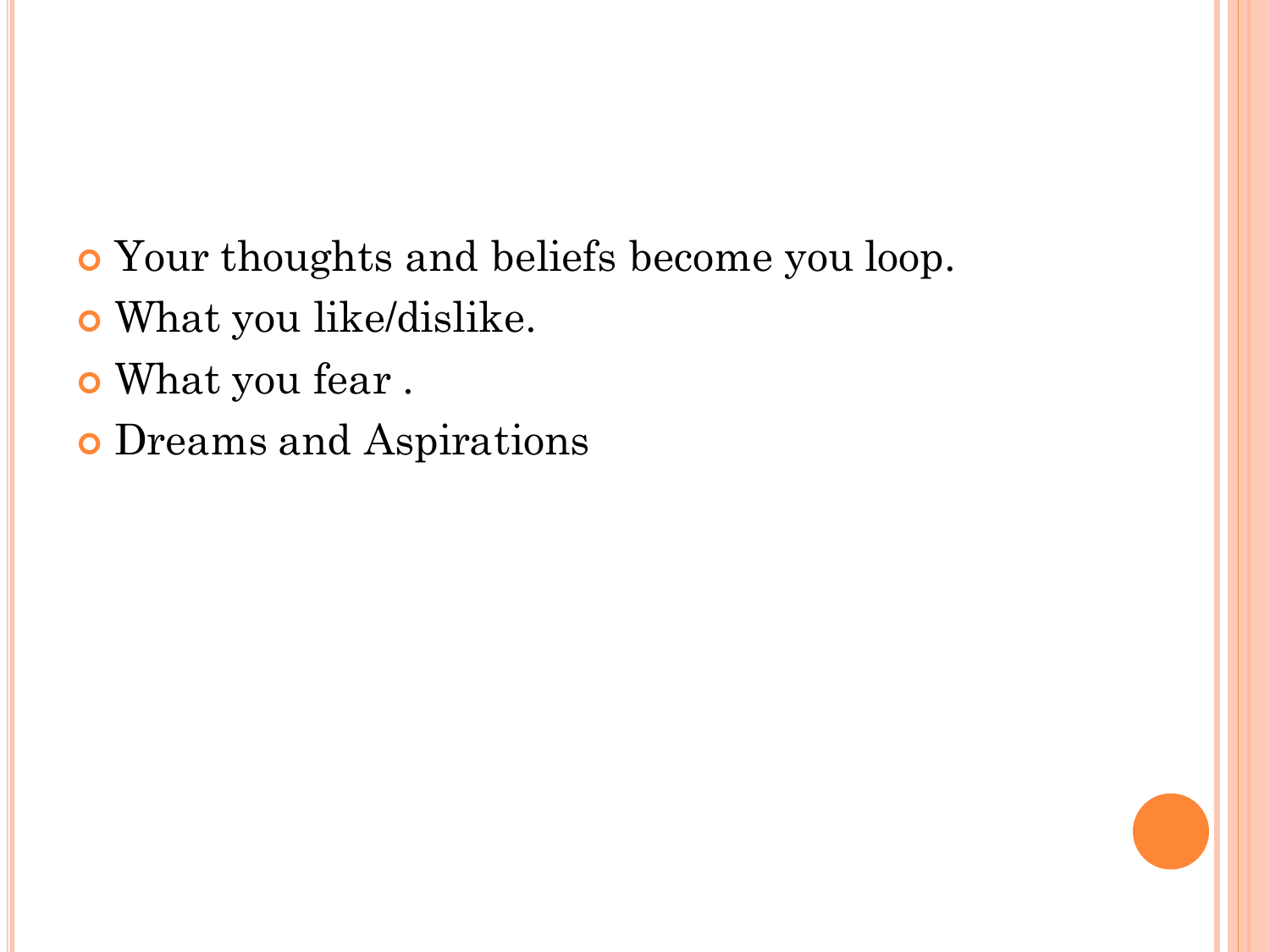# Murphy's Law Anything that can go wrong... will go wrong.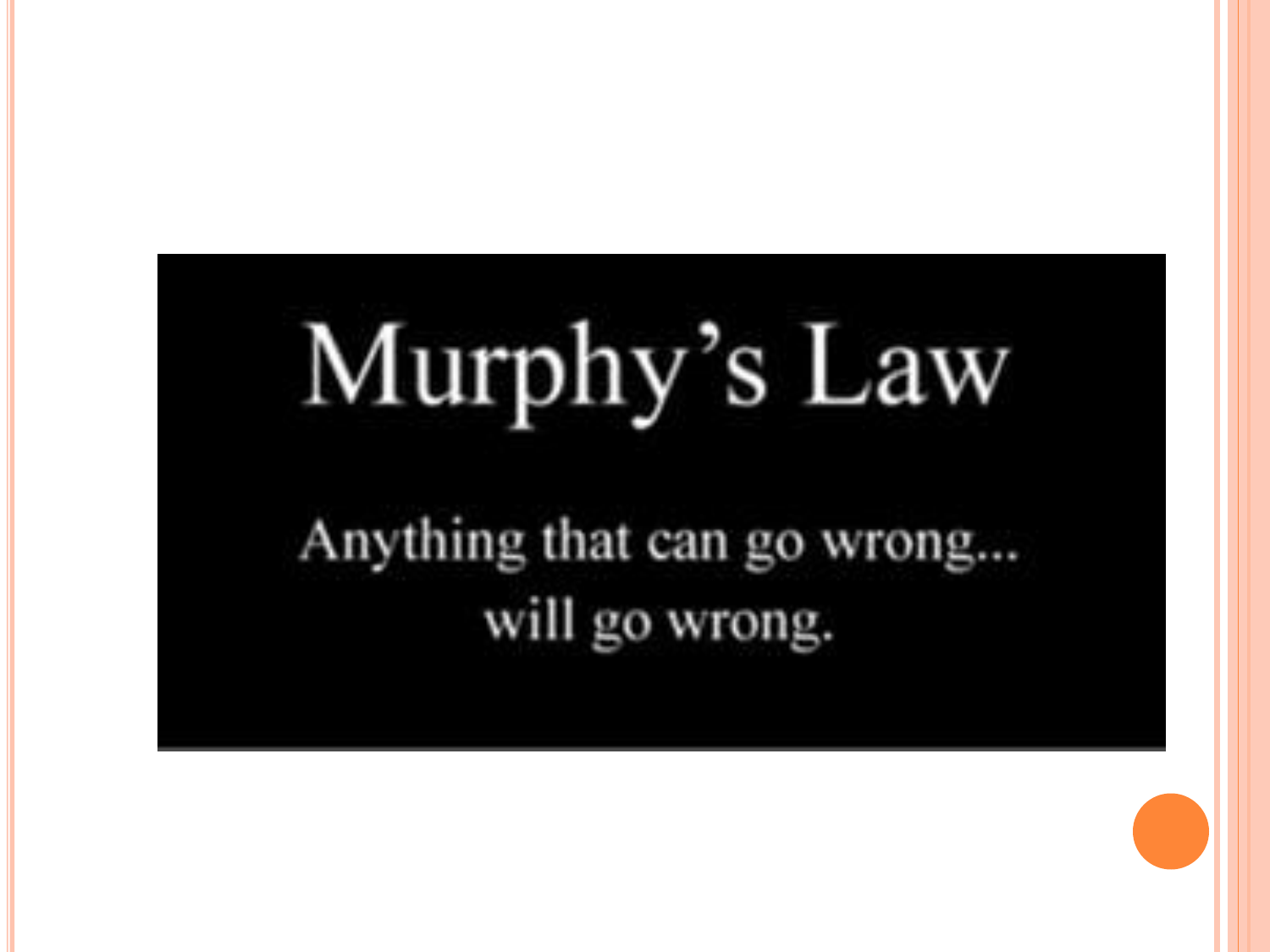## UNKNOWN

• Your fear of the unknown is created by your thoughts and self-limiting beliefs that are all held in your mind. For some of us, these thoughts and beliefs have been in our minds for many years and have a huge influence on how we live our lives.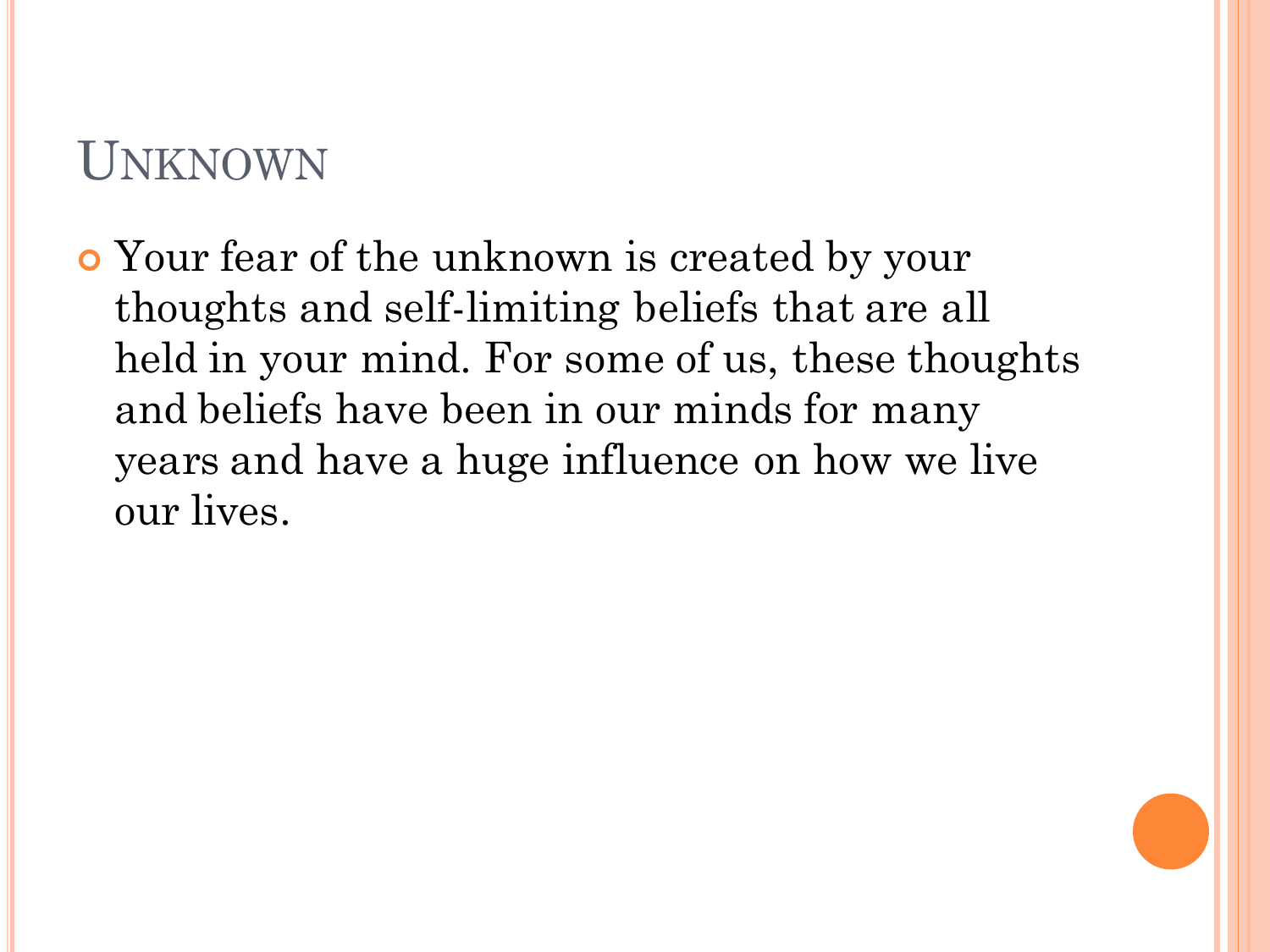"Unknown is what it is. Accept that it's unknown and it's plain sailing. Everything is unknown-then you're ahead of the game. That's what it is. Right?" — John Lennon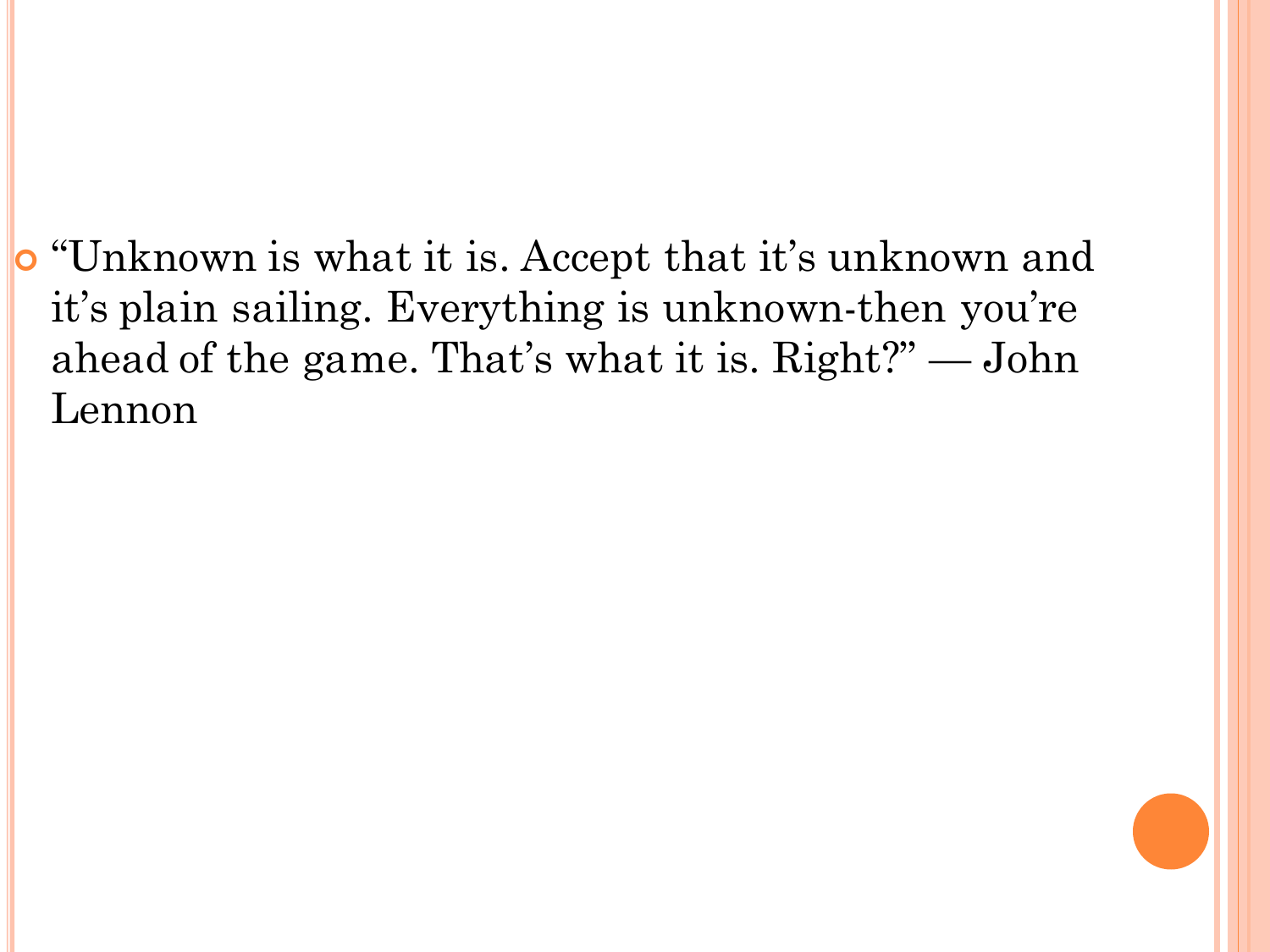# BREAKING THE LOOP!

- Collapsed Belief systems….
- Find the cause of your fear.
- Understand your fear.
- (1)What evidence that supports my fear of the unknown.
- (2)Focus on 3 examples where you have coped with uncertainly and prevailed.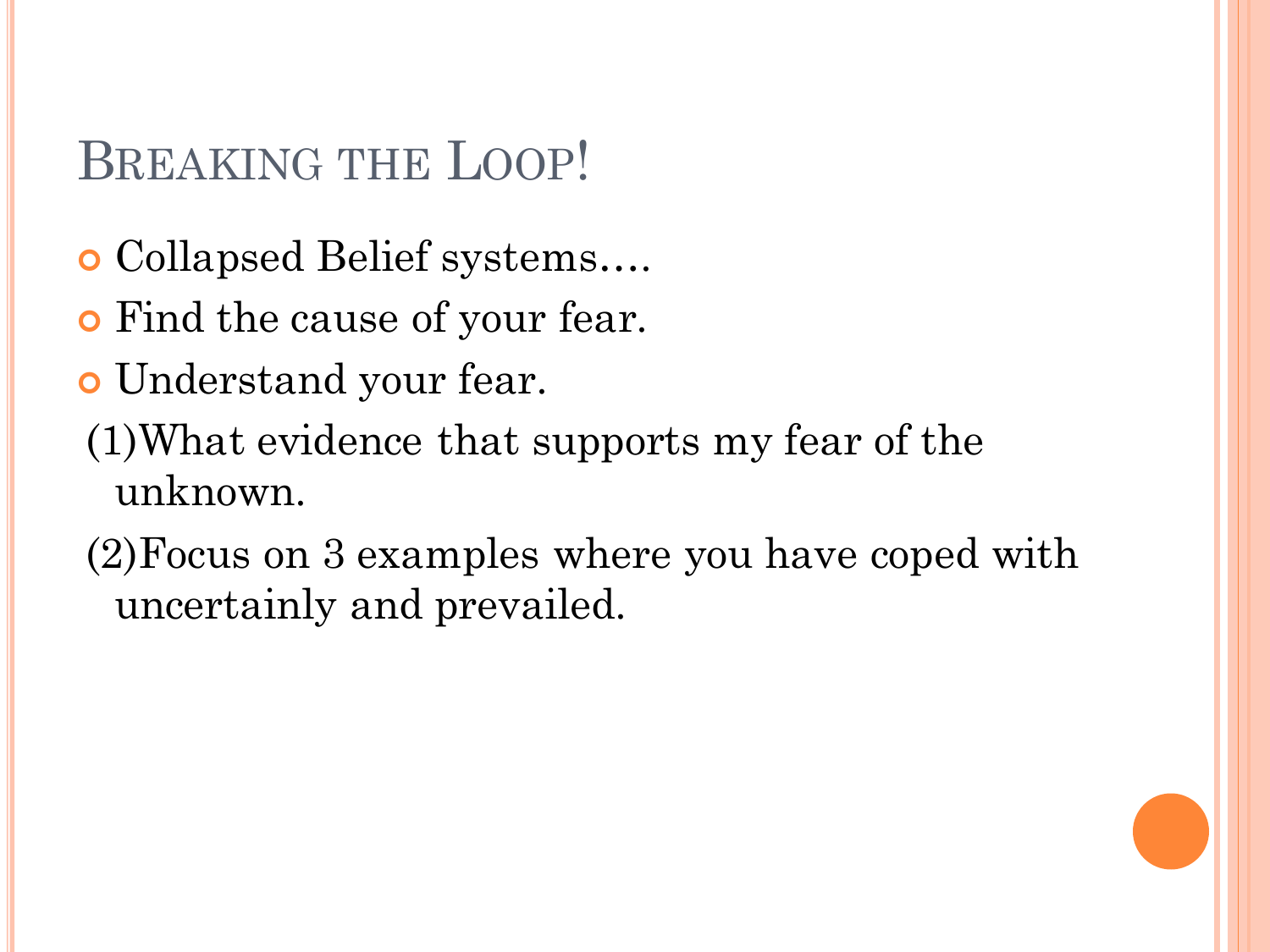## TAKE A MOMENT TO BE PRESENT

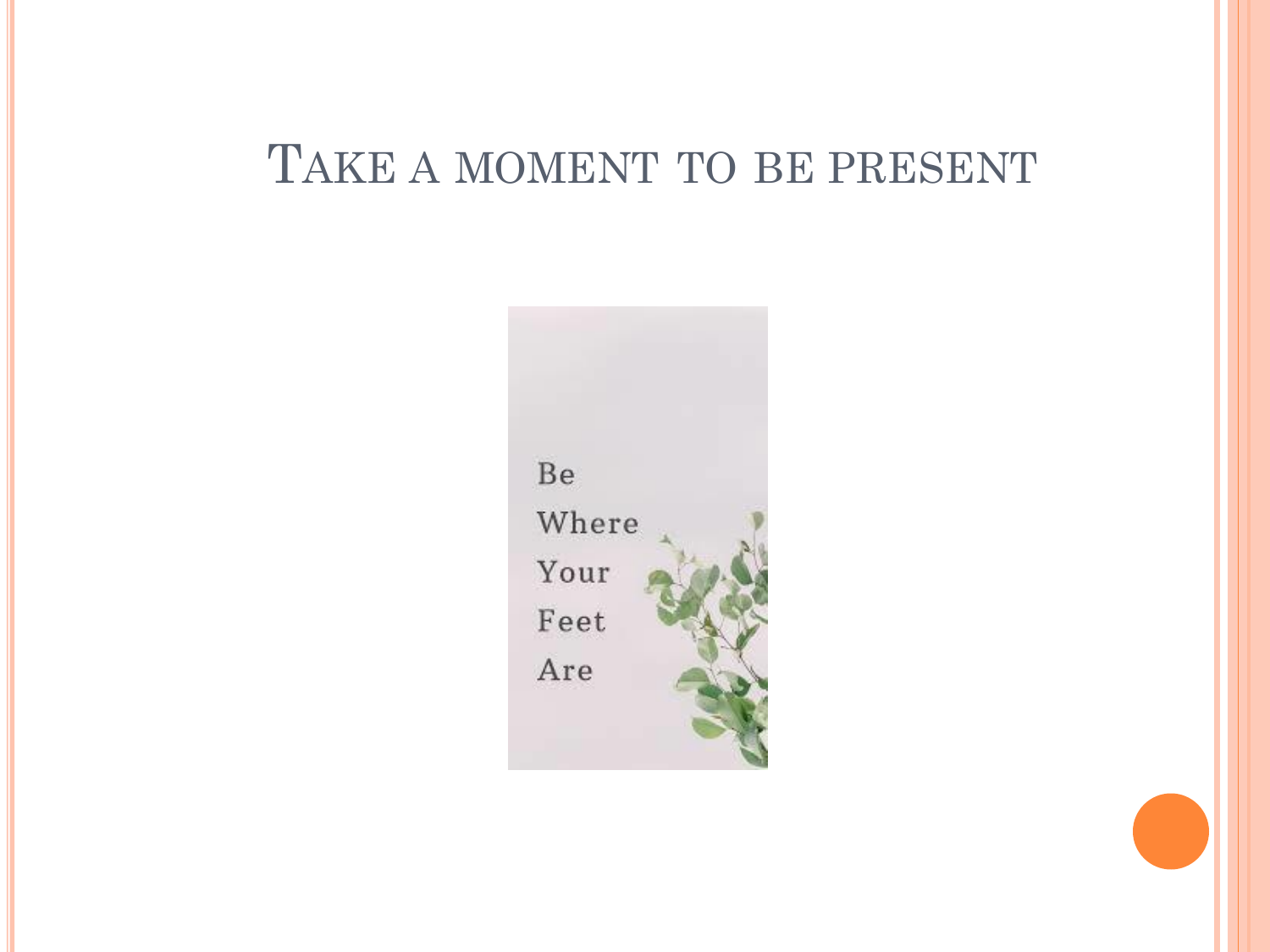# **CONTINUED**

- Accept failure as an option.
- Ride the wave of fear, go through it .
- **o** Embrace the change.
- Practice Mindfulness!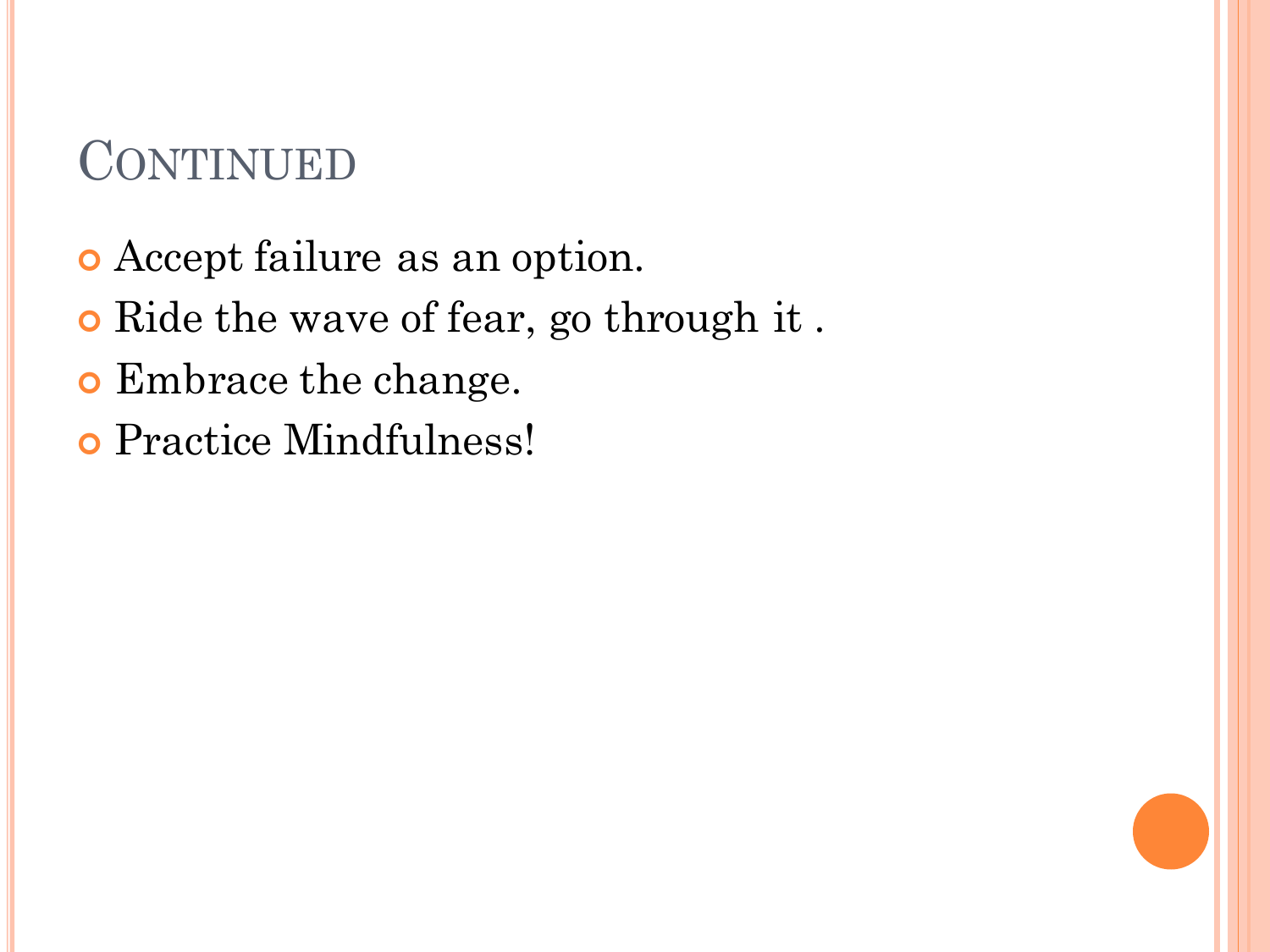#### *Mindfulness:*

**Being consciously aware of what is happening inside us and around us in the present moment**

• **Being accepting of what we experience without judging right or** wrong, or labeling good or bad

• Mindfulness Meditation:

A method used to obtain *insight–seeing things as they really* **are, not cloaking our immediate experiences in reactive thoughts** and emotions

• *Awareness of one's emotions and mind states, as well as to one's* **environment and relationship to others**

• Mindfulness model:

(1) self-regulation of **attention to present moment experience**

(2) approaching that present moment with a **sense of curiosity, openness, and acceptance**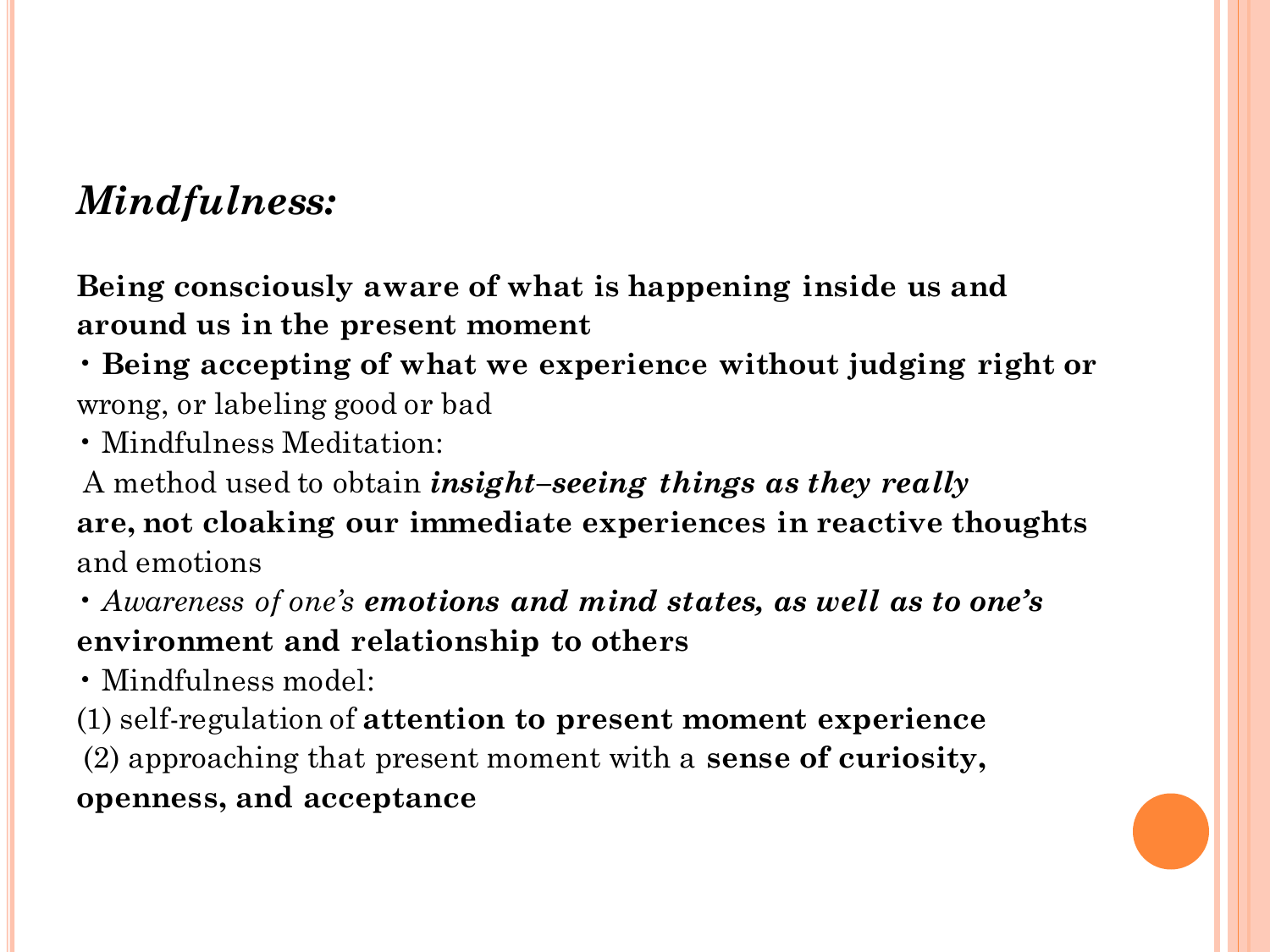### Diaphragmatic Breathing Guide

Diaphragmatic, or **belly-breathing, fills the lungs** more fully, slows respiration rate, and helps to elicit the **parasympathetic relaxation response.**

1. Place one hand on your belly just below the ribs and the other hand on your chest. You can do this while standing or sitting, but it may be more comfortable while lying on your back on the floor with your knees bent.

2. Take a deep, slow breath through your nose. Let your belly push your hand out, keeping your chest as still as possible.

3. Exhale slowly through the nose slightly longer than you inhale. Repeat these steps 4 to 5 times. Take your time with each breath.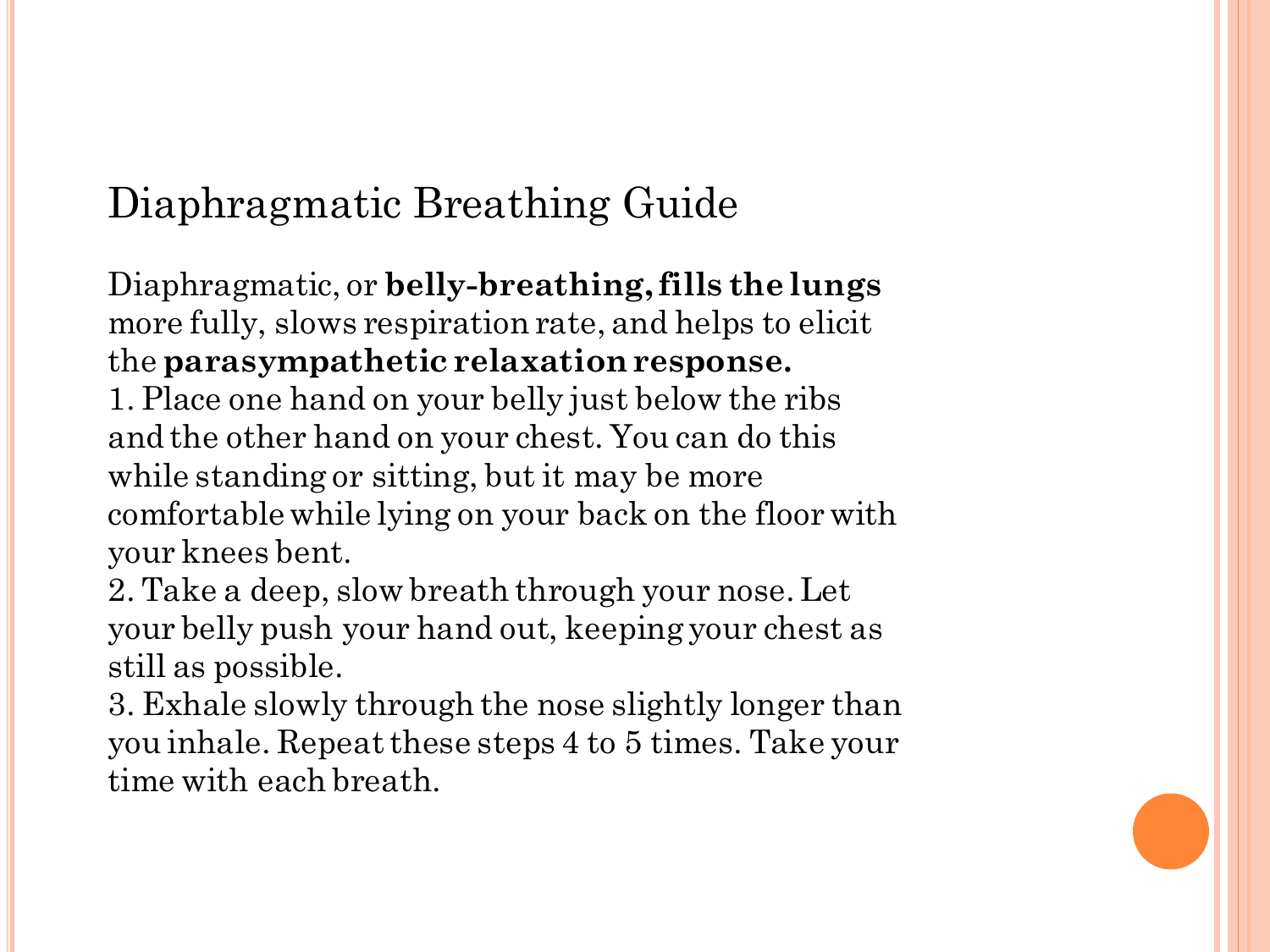### Straw Breathing

#### **Proper inhalation is a natural result of full exhalation.**

People suffering from various lung-related ailments, such as *asthma, emphysema, or anxiety disorders often have* difficulty exhaling properly. When you breathe outward through a straw, emphasis is placed on **slow and complete exhalation; thus, eliciting the** *relaxation*

*response:*

- 1. Place a drinking straw in the center of your lips, holding it in place with one hand
- 2. Breathe in slowly and deeply through the nose
- 3. Exhale through the straw slowly and evenly

**NOTE: As you breathe in through the nose, touch your tongue** to the end of the straw, to prevent inhaling through the mouth. Repeat these steps for up to three minutes. Take your time with each breath. Relax fully on the outbreath.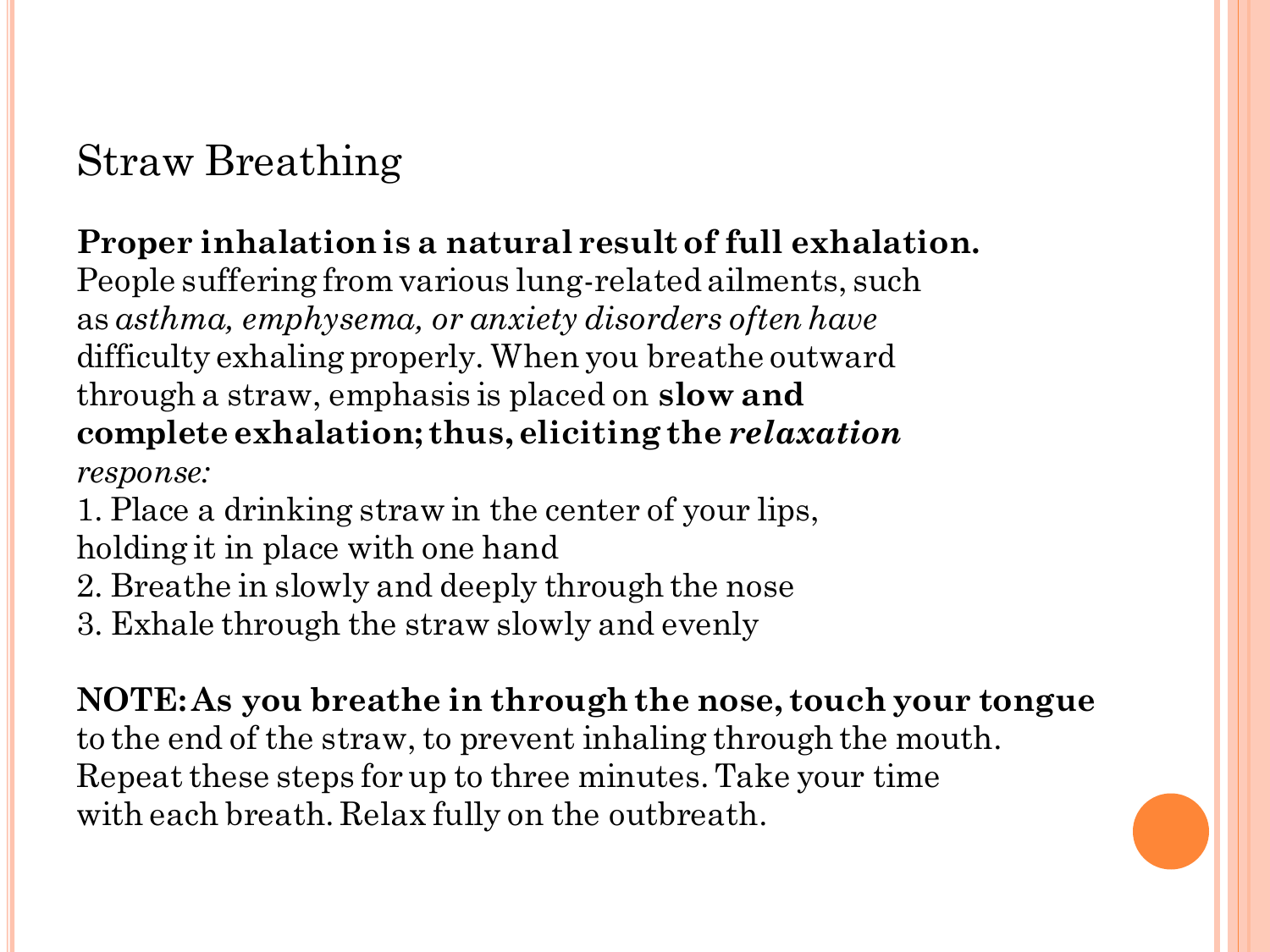## The Power Breath

• A **breathing practice that promotes inner calm and relaxation adapted by Jane McGonigal, Ph.D., a game** designer and researcher in cognitive performance studies

- **The ratio of inhalations to exhalations is 1:2**
- **Long, slow exhalations relaxes the body and triggers the**

parasympathetic response McGonigal calls this the **"calm and connect" phase**

• **Increases "heart rate variability"—the slight differences in**

the length of time between heart beats

#### • **Used effectively in: cessation of panic attacks, reduction of**

migraine symptoms, and calming muscle spasms and cramps